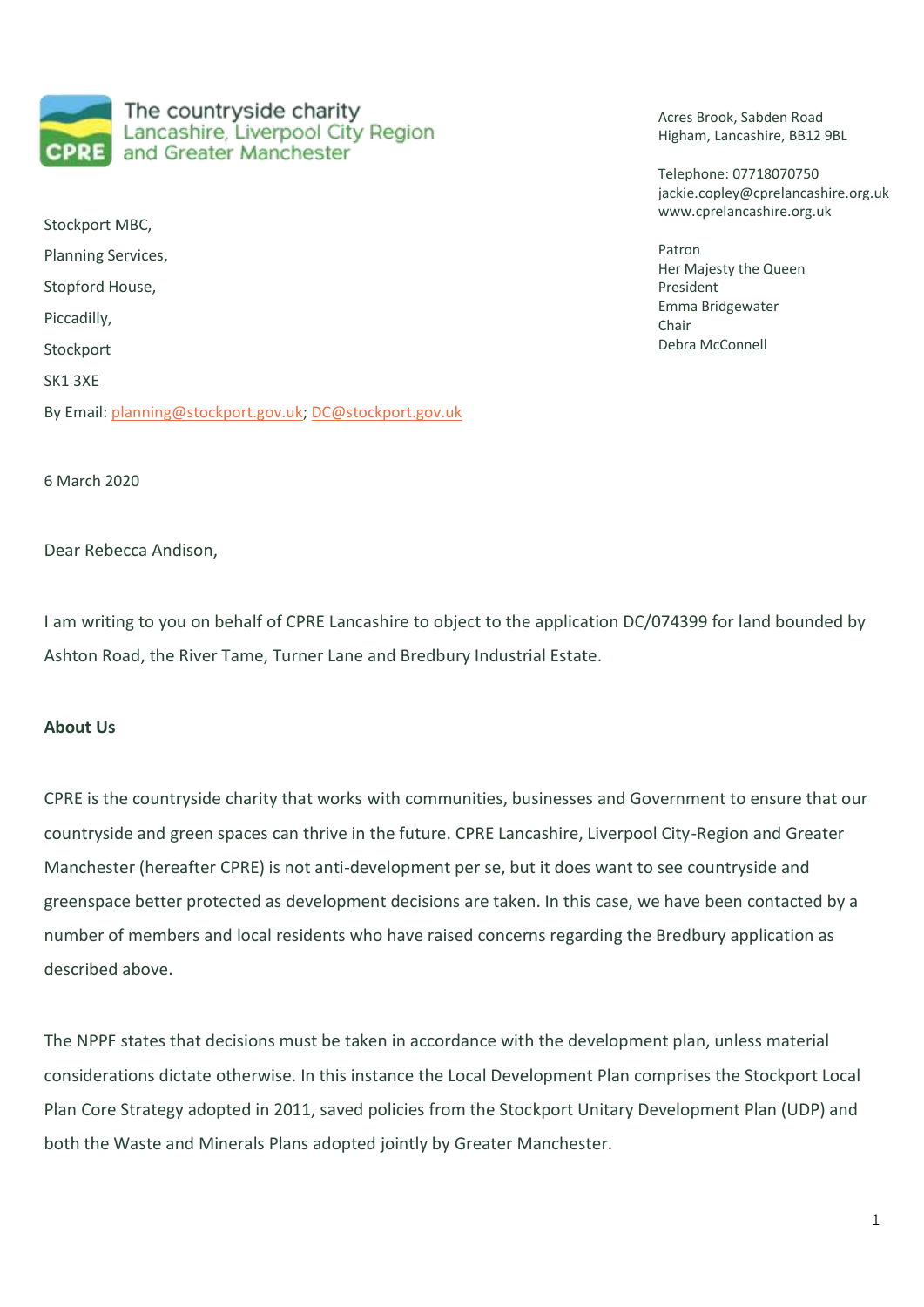We make our comments in the context of the National Planning Policy Framework (NPPF) and the development plan documents.

## **The Proposal**

There are two parts to the application to develop the 30.90 hectare site. Part A is for outline planning permission for the creation of a commercial/industrial development providing up to 76,272 sqm of B2/B8 employment floorspace (including ancillary office accommodation) with an allowance for up to 929 sqm of associated retail/leisure floorspace falling within use classes A1, A2, A3, D1 and/or D2, along with the provision of other associated infrastructure (including internal plot access, roads, parking, footpaths, internal landscaping and the provision of a car park to serve Stockport Sports Village). Part B is for full planning permission for the creation of two commercial/industrial unit comprising 39,857 sqm (including ancillary office accommodation), the widening and realignment of Bredbury Parkway and the relocation of its junction with Ashton Road, along with the provision of other associated infrastructure (including access, parking and internal landscaping).

## **Climate Change**

Is the proposed use of land, which will be accessed in the main by motor vehicles, (many of them to be heavy goods vehicles) be a sustainable development? The Climate Change Act 2008 must be enforced. What are the projected levels of carbon emissions annually (and over the lifetime of the development), and how will this fit with climate change goals at international, national, sub-regional and local levels? We are concerned that the carbon footprint of the development has not been properly assessed.

Furthermore, sustainable development should be enabled and we are concerned that the only public transport services available consist of a single bus stop (600m from site) alongside limited bus services and a train station at a distance of 2.1km. In my view these public transport services are not sufficient for promoting the use of active travel.

The proposal is contrary to Development Management Policy T-3 Safety and Capacity on the Highway Network: 3.503 as capacity of the highway and motorway will be exceeded and there will be detrimental impacts.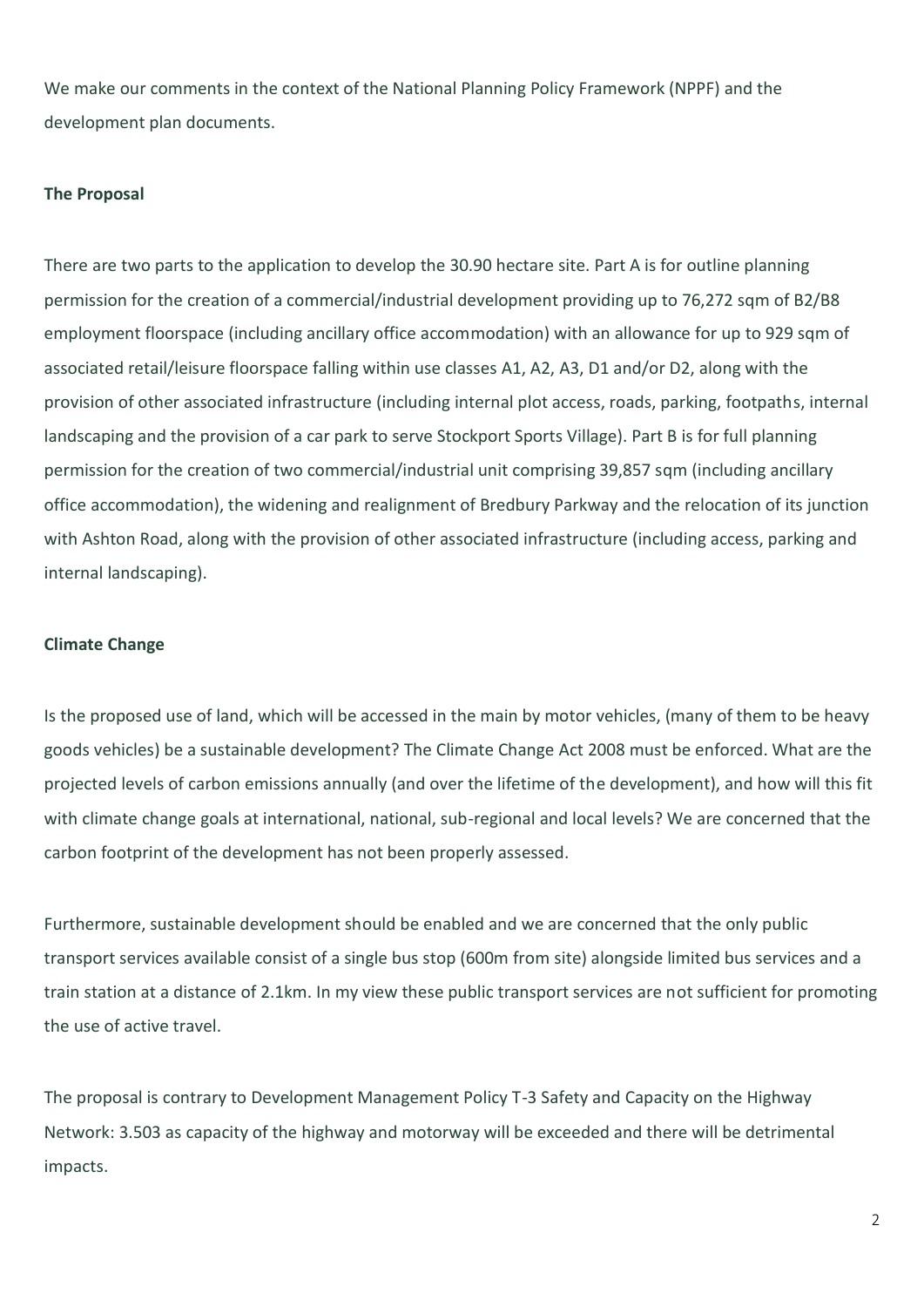#### **Environment**

Core Policy CS8: 'Safeguarding and Improving the Environment' determines the approach to Green Infrastructure (GI). This proposal is contrary to that policy as it wants to "protect, develop and enhance an integrated network of high quality and multi-functional GI that will, improve health and well-being, and improve and enhance cross-boundary connectivity and accessibility through the delivery of joint development proposals including specifically the River Valleys". However, the proposal completely fails to protect (or connect) existing sites of nature conservation value. Harm to the environment would result if permission is granted.

## **Landscape Character Area**

Development Management Policy SIE-3A 'Protecting the Natural Environment' (section 3.345) states: "The borough's varying urban and rural landscapes, biodiversity, geodiversity and soils combine to create a unique and distinctive local character of considerable value to residents and visitors alike. This locally distinctive sense of place and character will be maintained and enhanced as follows". The policy then states that the Borough's urban and rural landscape will be conserved and enhanced in line with the borough's Landscape Character Assessment. CPRE is concerned that the Tame Valley Landscape Character Area will be adversely impacted by the introduction of further large scale employment sheds.

#### **Congestion – air and noise impacts**

Development Management Policy SIE-3 'Controlling Pollution' (section 3.348) states: "New development that seeks to reduce air, noise, light, water or ground pollution in areas or locations where acceptable standards are already exceeded will be given positive consideration. New housing or other environmentally sensitive development will not be permitted where existing pollution levels are unacceptable and where there is no reasonable prospect that they can be satisfactorily reduced through specific measures or action programmes."

In terms of the actual proposal, the M60 at this particular location is subject to congestion at peak flow times and this causes queuing traffic for miles twice a day. The situation is particularly bad due to the position of low bridges at Ashton Road and Lingard Lane. Therefore, restricting HGV access (alongside air quality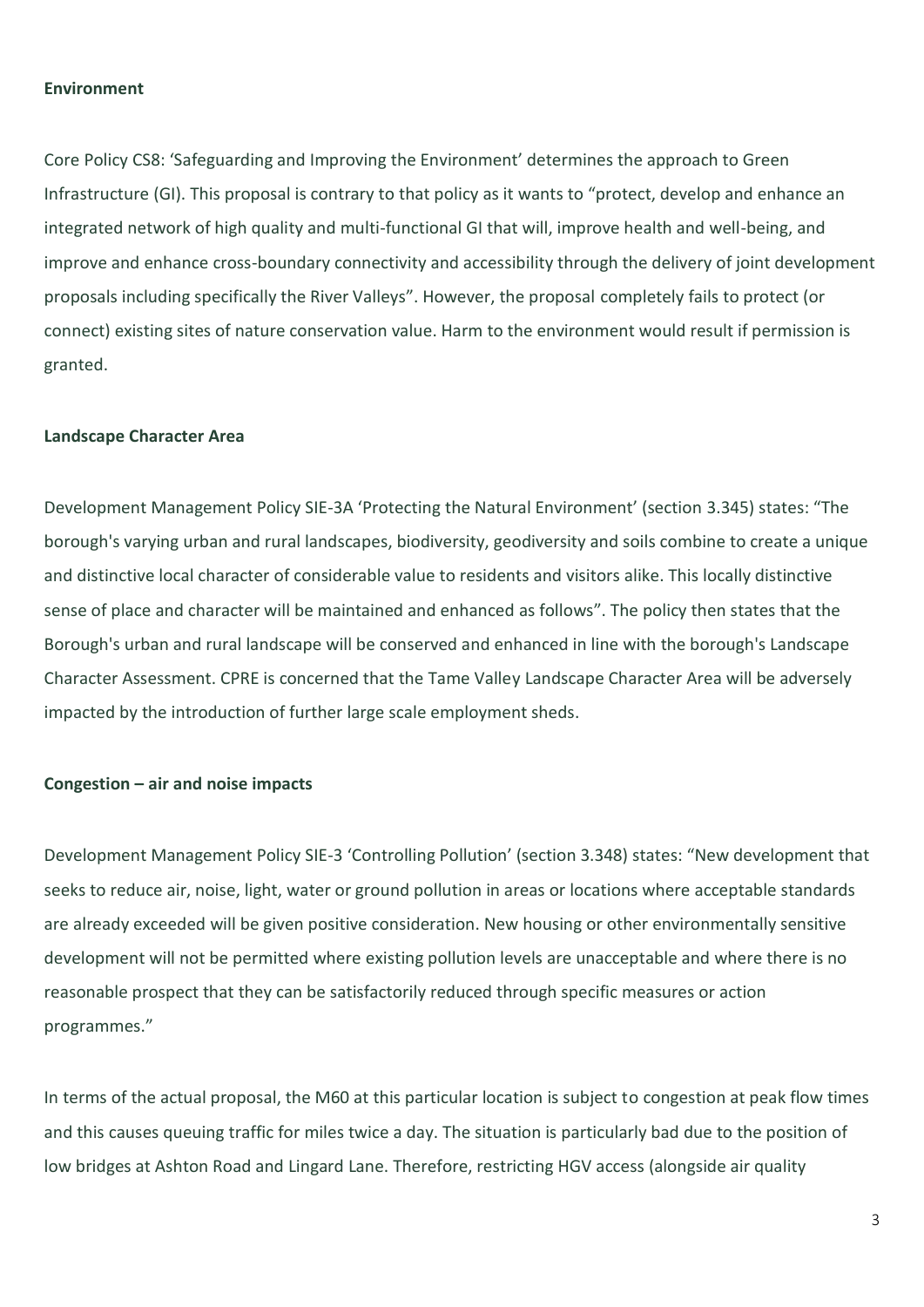monitoring) is important to ensure that the Council is not exceeding safe limits via approval of this application. It is considered that this proposal is for a substantial scale of development will exacerbate traffic congestion resulting in harmful air and noise pollution. The area is already part of the Manchester Airport Noise Contours. These are important planning issues that require full consideration.

## **Green Belt**

The majority of the site is located in protected Green Belt. The aim of Green Belt designation is to keep land permanently open. NPPF Section 13 Green Belt sets out the policy for decision makers. In my view, the land at this location (see Google Earth insert) performs the following Green Belt purposes:

- a. to check the unrestricted sprawl of large built-up areas: this development would extend the built area along the A6017 highway with the industrial estate abutting the Stockport boundary;
- b. to prevent neighbouring towns merging into one another the green space (as identified on the Google Earth insert) is preventing Bredbury and Denton, two distinct places of Stockport and Oldham from coalescing with a slither of green space along the River Tame that cannot sustain a functional separation, both in terms of visual perception and form;
- c. the Green Belt has to assist in safeguarding the countryside from encroachment- the green space (as identified) is currently in excess of 600m in width, and therefore, people enjoy a sense of being in tranquil natural open space at Hulmes Wood and Haughton Dale Local Nature Reserves. If the development comes forward this green space would be reduced to below 200m. Therefore, users would experience built forms on either side of them and the sense of openness would be considerably reduced;
- d. to preserve the setting and special character of historic towns I do not judge that this purpose is provided at the location; and
- e. to assist in urban regeneration, by encouraging the recycling of derelict and other urban land I consider that the prospect of plentiful brownfield land being invested in and brought forward for viable land uses will be thwarted if this development is allowed.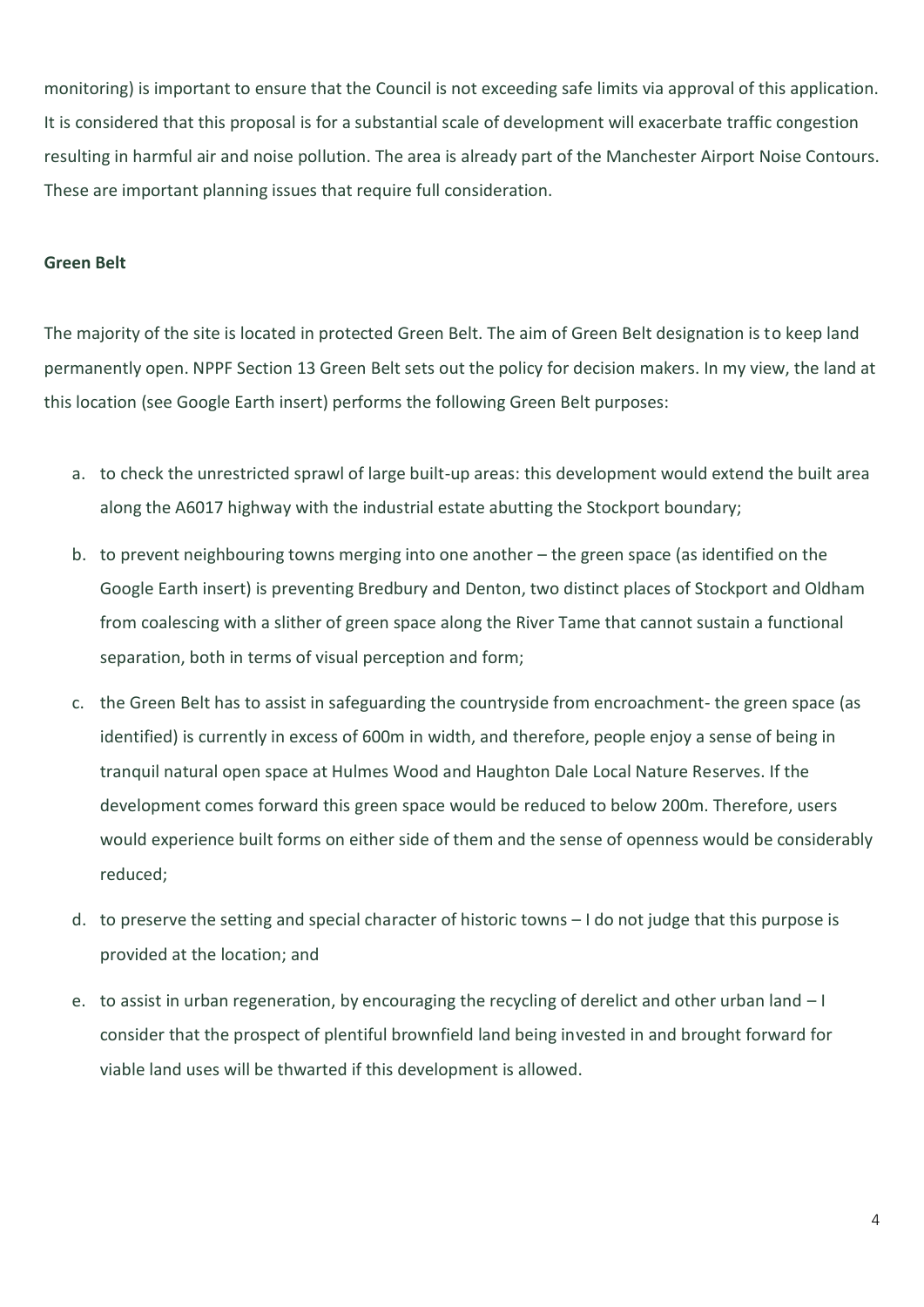

Fig 1.0 Extract from GoogleEarth, showing the site proximity to buildings to the north west.

There is a policy presumption against that development of the Green Belt unless 'Very Special Circumstances' are demonstrated. Having considered the application and supporting documents I consider that the case made for VSC is incorrect as the data, analysis and assumptions are flawed. The Green Belt designation is not intended to be interpreted as presented by Lichfield in their Planning Statement.

Although the Greater Manchester Spatial Framework Policy GM Allocation 34 includes this site, the draft is at an emerging stage and is therefore of limited weight in the ultimate determination of this proposal. Furthermore, release of Green Belt is being hotly objected by the local communities with support from democratically elected representative-constituency MPs such as Andrew Gwynne and William Wragg. Also, the Combined Authority (led by Andy Burnham, Greater Manchester Mayor) has made development commitments focussing on urban concentration alongside a commitment to reuse the significant brownfield land resources as a priority (see *Our Strategy* policies GM-Strat 1 to 14). Any Green Belt release at this time is being targeted to sustainable extension locations that are deficit in job investment i.e. to the M62 North East corridor for employment land. Therefore this proposed allocation does not support the over-arching policy of regeneration.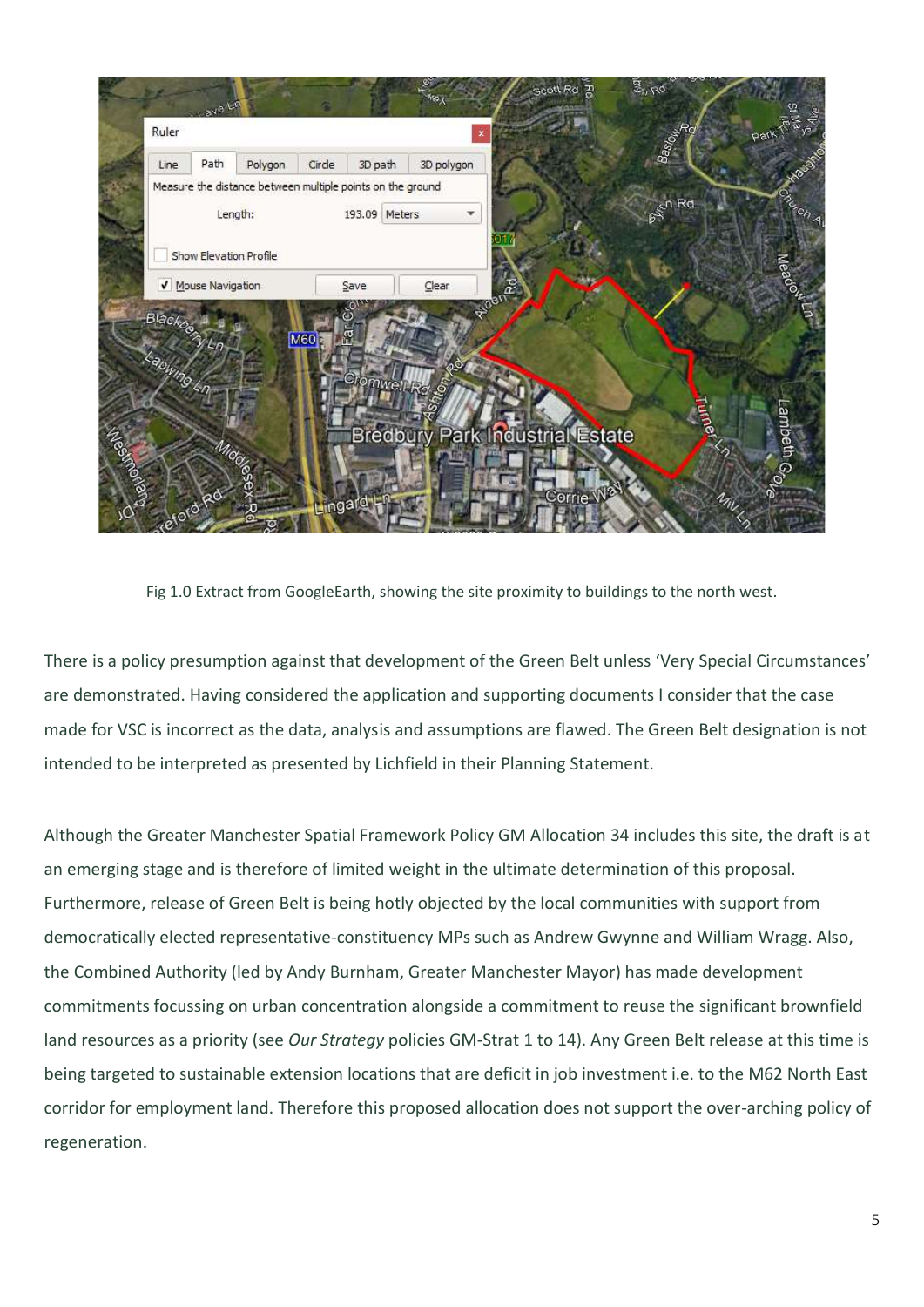### **Loss of Agricultural Land**

A key harm that would be caused if the application were allowed would be the loss of agricultural land and removal of ability of future generations to produce food. There is also an associated adverse impact on the number of farm jobs both directly and indirectly in the supply and customer chains. In considering the growth economic sectors across the North West (and in particular Greater Manchester) it should be noted that the food and drink sector is currently buoyant. However, given the imminent departure from the European Union (and the absence of trade deals with other markets), the Council must consider protecting local food security as a priority. Such protections should include safeguarding agricultural land and/or land that could be used for agricultural purposes in the future.

#### **Positives**

We acknowledge the proposal will provide jobs, however we query the assumptions behind the 'jobs created' figure, and argue that the same number of jobs could be brought forward on an alternative site without the harm of Green Belt loss at this location.

Technological advances mean that land hungry warehousing and distribution centres actually employ very few humans, thereby yielding a very low job density. In recent similar cases, such as Florida Farm in St Helens, the claimed job numbers have failed to materialise while locals suffer adverse impacts arising from inconsiderate HGV parking, HGV use of local roads, residential amenity and ongoing operations – all despite being subject to planning conditions. Enforcement of stipulated planning conditions are apparently lacking due to capacity constraints of the Council. The situation is making local living conditions difficult and we fear the same for the Tame Valley area and local residences should this application be approved. Finding an alternative site should bring approximately the same level of jobs and may, in reality, have a more beneficial impact to delivering the local plan policies and allocations.

## **Planning Balance**

I have judged that there are in fact no Very Special Circumstances and that the harm to the national planning designation of Green Belt, and to local economic, social and environmental factors are such that it outweighs